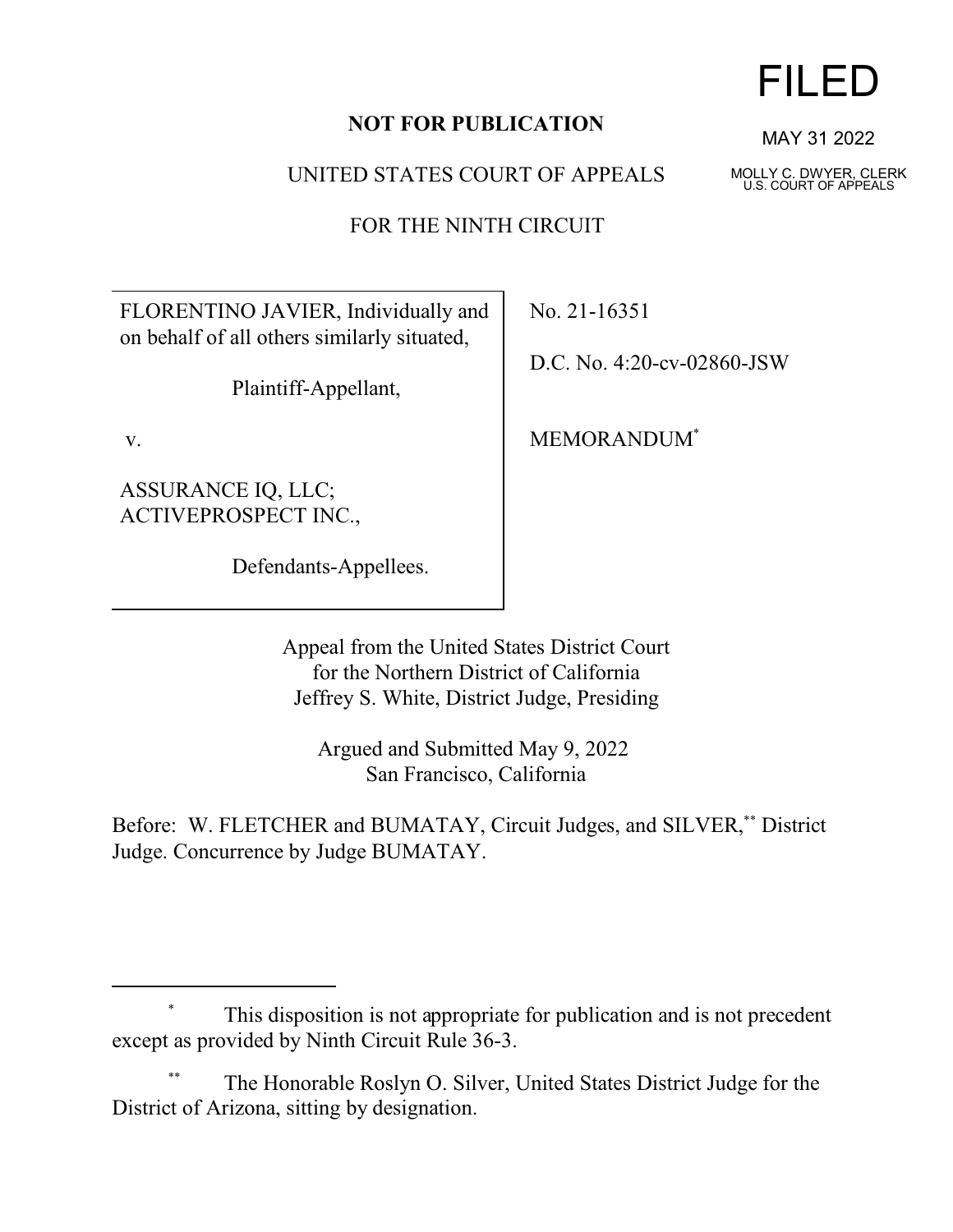Florentino Javier ("Javier") appeals from the district court's order granting Assurance IQ, LLC's ("Assurance") and ActiveProspect Inc.'s ("ActiveProspect") motion to dismiss for failure to state a claim.

Assurance is an insurance platform that owns and operates Nationalfamily.com. On this website, users can request life insurance quotes from Assurance and its insurance partners. To operate this website, Assurance relies on a product created by ActiveProspect called "TrustedForm." TrustedForm records user's interactions with the website and creates a unique certificate for each user certifying that the user agreed to be contacted.

In January 2019, Javier visited Nationalfamily.com. To request an insurance quote, he answered a series of questions about his demographic information and medical history. Unbeknownst to Javier, TrustedForm captured in real time every second of his interaction with Nationalfamily.com and created a video recording of that interaction. After filling out the insurance quote questionnaire, Javier viewed a screen that stated that clicking the "View My Quote" button would constitute agreement to Assurance's Privacy Policy. Javier clicked the "View My Quote" button.

Javier filed a class action complaint against Assurance and ActiveProspect (collectively, "Defendants") in the Northern District of California. He alleged that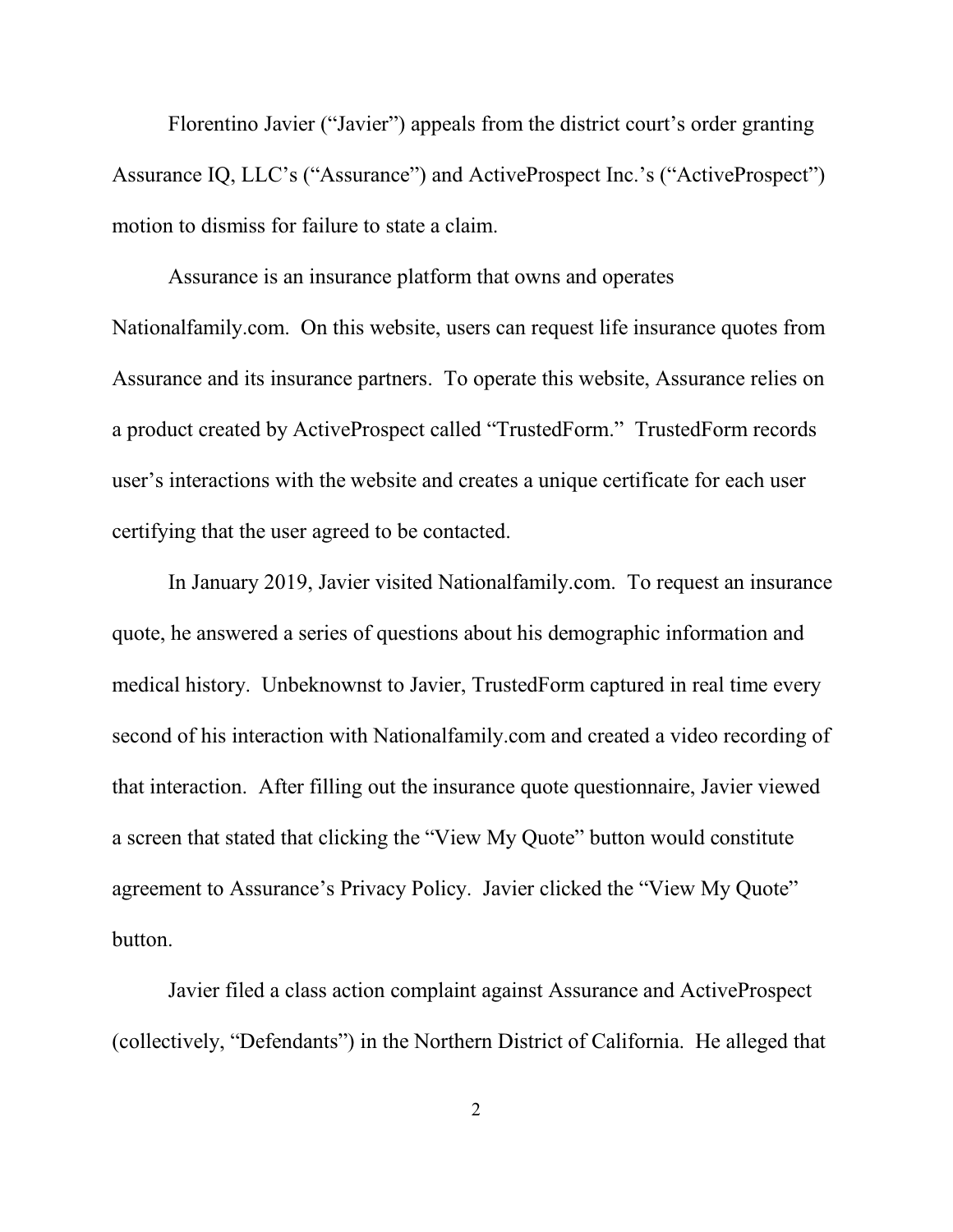Defendants violated Section 631(a) of the California Invasion of Privacy Act ("CIPA"). Cal. Penal Code  $\S 631(a)$ . The district court granted Defendants' motion to dismiss the Second Amended Complaint for failure to state a claim without leave to amend. It held that Javier's claims were defeated because he had retroactively consented to the conduct at issue by agreeing to Assurance's privacy policy, and that retroactive consent is valid under Section 631(a). The district court did not reach any of Defendants' other arguments.

We have jurisdiction under 28 U.S.C. § 1291. We grant Javier's request for judicial notice.

We review de novo a district court's decision to grant a motion to dismiss under Rule 12(b)(6) for failure to state a claim. *Mudpie, Inc. v. Travelers Cas. Ins. Co. of Am.*, 15 F.4th 885, 889 (9th Cir. 2021) (citing *L.A. Lakers, Inc. v. Fed. Ins. Co.*, 869 F.3d 795, 800 (9th Cir. 2017)).

Though written in terms of wiretapping, Section 631(a) applies to Internet communications. It makes liable anyone who "reads, or attempts to read, or to learn the contents" of a communication "without the consent of all parties to the communication." Cal. Penal Code  $\S$  631(a). The district court held that consent under Section 631(a) is valid even if it is given after the communication has taken place. We disagree.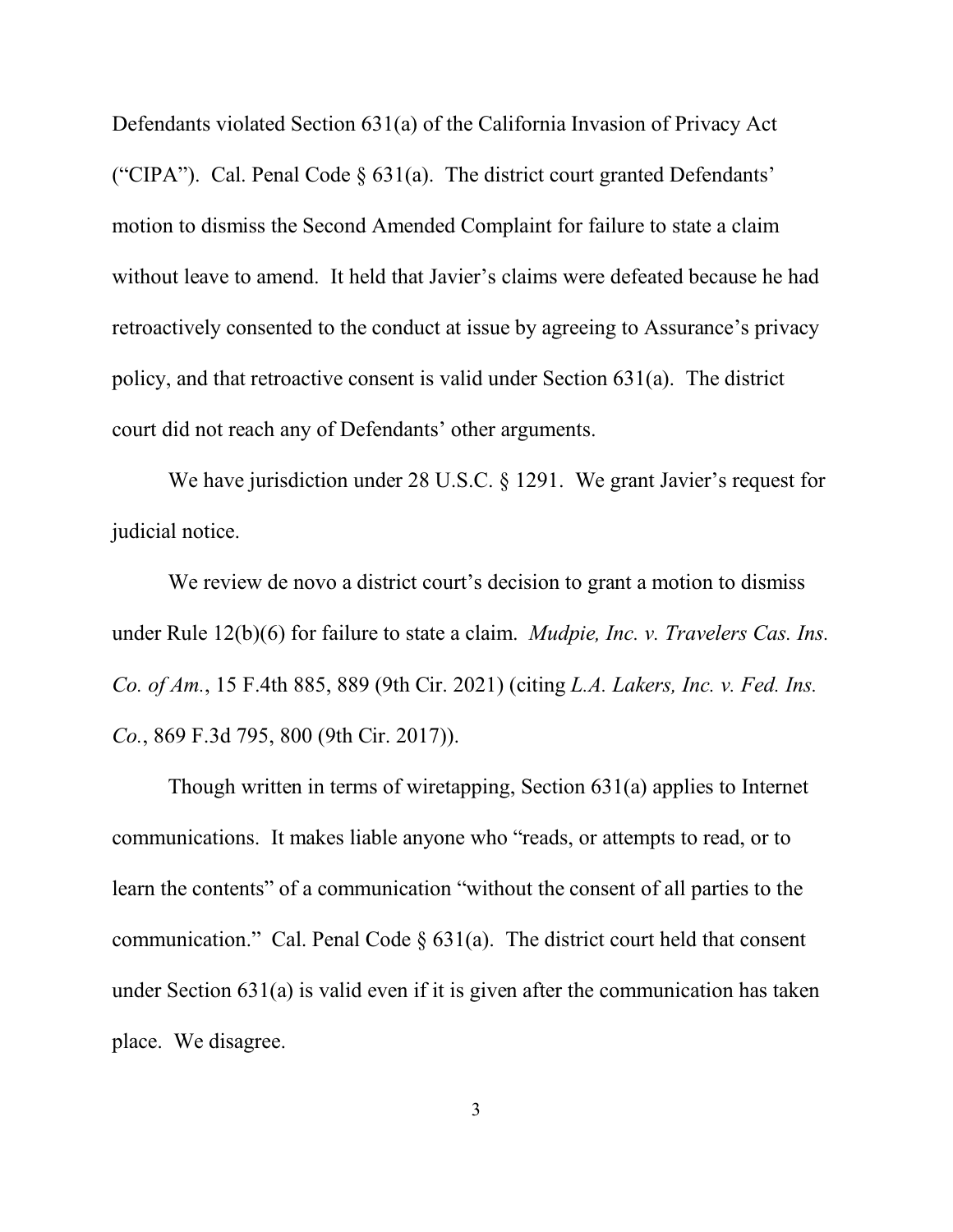"When interpreting state law, federal courts are bound by decisions of the state's highest court. In the absence of such a decision, a federal court must predict how the highest state court would decide the issue . . . ." *PSM Holding Corp. v. Nat'l Farm Fin. Corp.*, 884 F.3d 812, 820 (9th Cir. 2018) (quoting *Ariz. Elec. Power Co-Op., Inc. v. Berkeley*, 59 F.3d 988, 991 (9th Cir. 1995)). We must therefore predict whether the California Supreme Court would interpret Section 631(a) to require prior consent.

The California Supreme Court has stated that another provision in CIPA, Section 632, requires prior consent even though the text of that section contains only the word "consent." *See* Cal. Penal Code § 632. It wrote that Section 632 "prohibits . . . a party . . . from recording [a] conversation *without first informing all parties to the conversation* that the conversation is being recorded." *Kearney v. Salomon Smith Barney, Inc.*, 137 P.3d 914, 930 (Cal. 2006) (emphasis added). Further, the California Supreme Court has written about Section 631:

As one commentator has noted, . . . secret monitoring denies the speaker an important aspect of privacy of communication—the right to control the nature and extent of the firsthand dissemination of his statements. Partly because of this factor, the Privacy Act has been read to require the assent of all parties to a communication *before another may listen*. Thus, the Legislature could reasonably have contemplated that [S]ection 631 . . . would prohibit the type of surreptitious monitoring of private conversations alleged here . . . .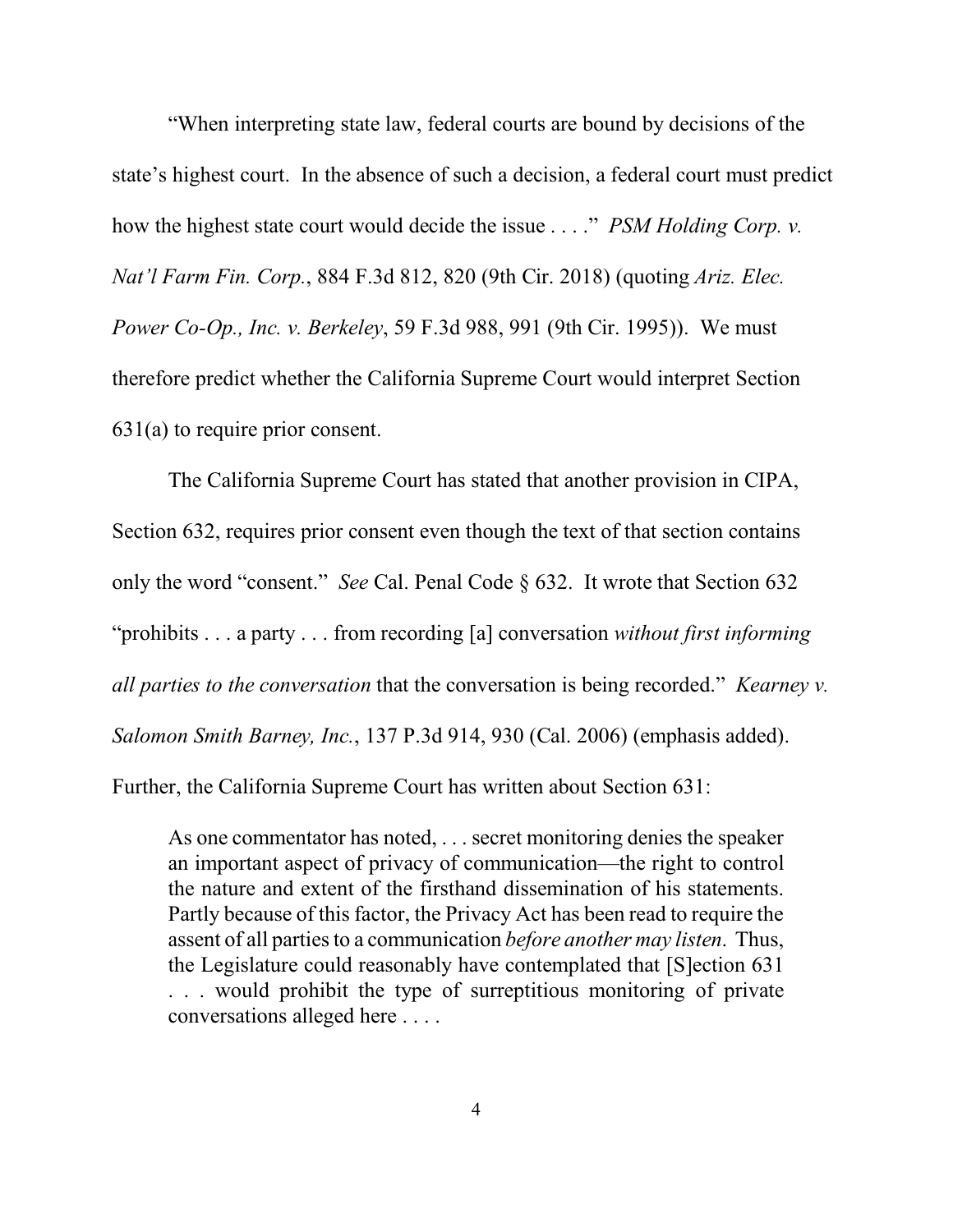*Ribas v. Clark*, 696 P.2d 637, 640–41 (Cal. 1985) (emphasis added) (citations omitted). Though both of these statements were dicta, we are "bound to follow the considered dicta as well as the holdings of the California Supreme Court when applying California law." *Aceves v. Allstate Ins. Co.*, 68 F.3d 1160, 1164 (9th Cir. 1995) (citing *Rocky Mountain Fire & Cas. Co. v. Dairyland Ins. Co.*, 452 F.2d 603, 603–04 (9th Cir. 1971)). Finally, the California Supreme Court has also emphasized that all CIPA provisions are to be interpreted in light of the broad privacy-protecting statutory purposes of CIPA. *Ribas*, 696 P.2d at 639–41; *Smith v. LoanMe, Inc.*, 483 P.3d 869, 879 (Cal. 2021) ("The interpretation of section 632.7 we adopt is better aligned with the[] aims and declarations [of CIPA] than a narrower interpretation would be.").

Based on these statements by the California Supreme Court, we conclude that the California Supreme Court would interpret Section 631(a) to require the prior consent of all parties to a communication. Here, Javier has sufficiently alleged that he did not provide express prior consent to ActiveProspect's wiretapping of his communications with Assurance. According to the complaint, neither Assurance nor ActiveProspect asked for Javier's consent prior to his filling out the insurance questionnaire online, even though ActiveProspect was recording Javier's information as he was providing it. Javier has therefore alleged sufficient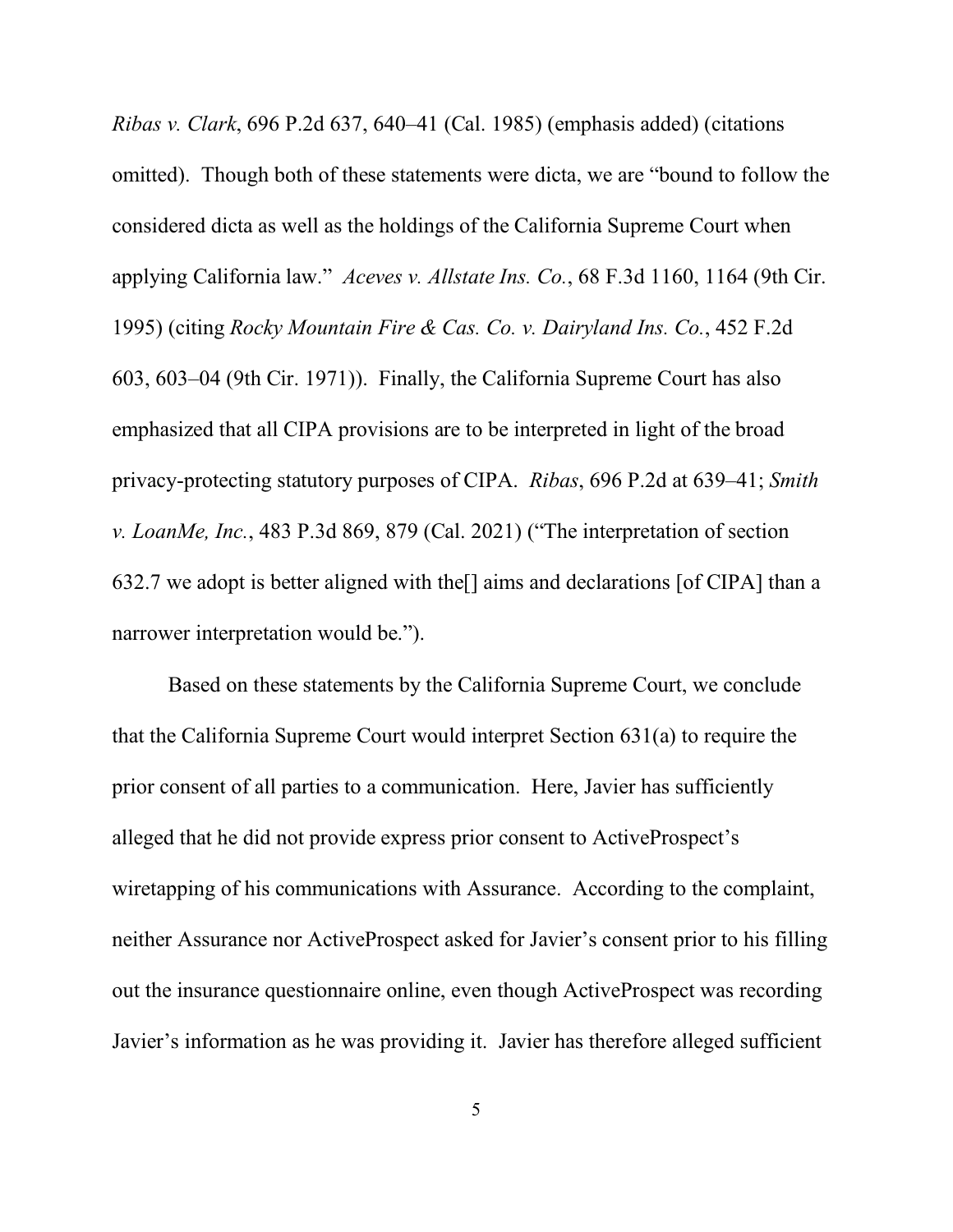facts to plausibly state a claim that, under Section 631(a), his communications with Assurance were recorded by ActiveProspect without his valid express prior consent.

We reverse the district court's dismissal of Javier's Second Amended Complaint and remand for proceedings accordingly. Because they were not reached by the district court, we also do not reach Defendants' other arguments, including whether Javier impliedly consented to the data collection, whether ActiveProspect is a third party under Section 631(a), and whether the statute of limitations has run.

## **REVERSED and REMANDED.**